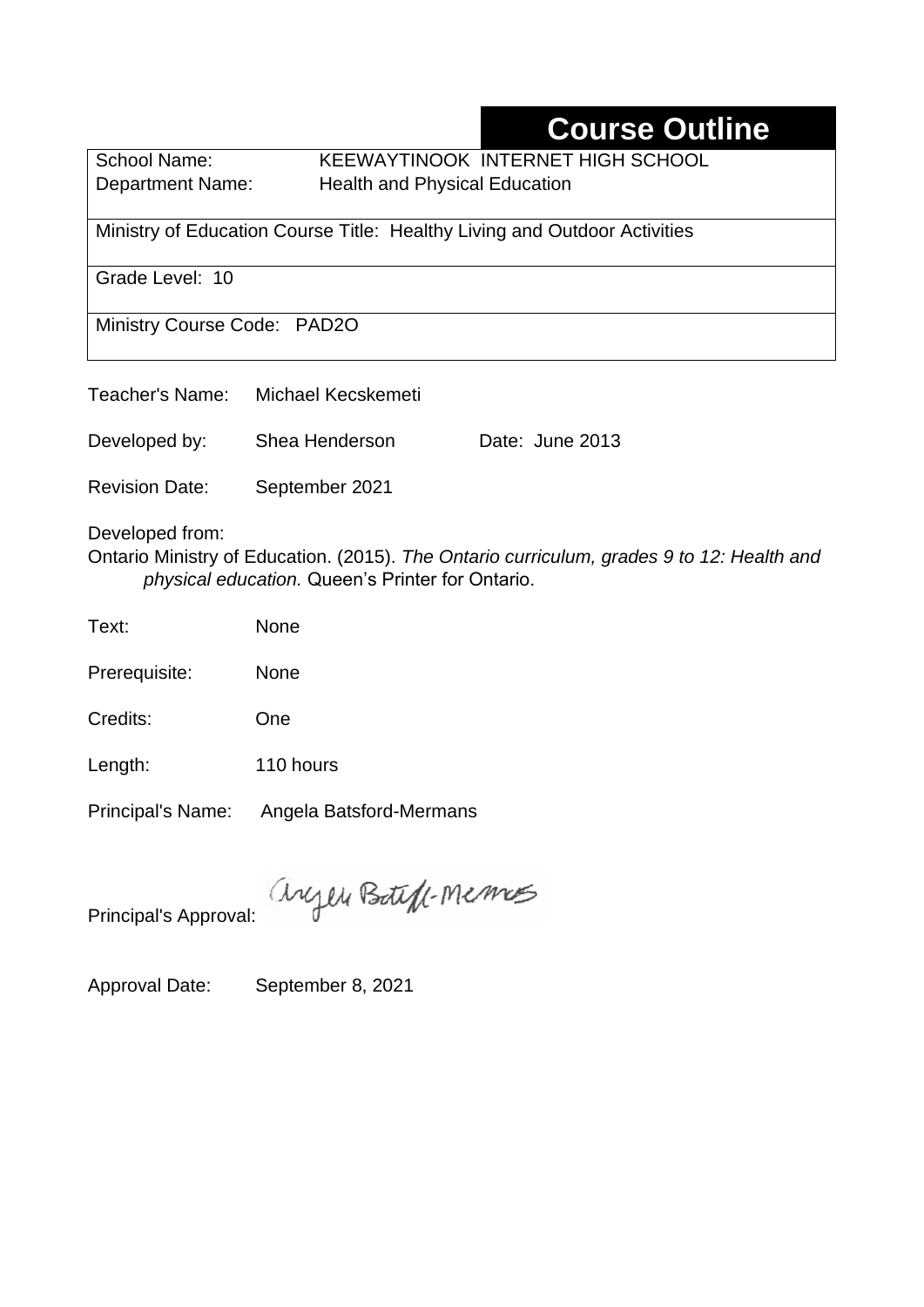## *Course Description/Rationale*

This course emphasizes regular participation in a variety of enjoyable outdoor activities that promote lifelong healthy active living. Student learning will include the application of movement principals to refine skills (hiking, orienteering); participation in a variety of activities that enhance personal competence, fitness and health; examination of issues related to healthy sexuality (co-ed etiquette), healthy eating (nutrition), substance use and abuse (outdoor therapy); and the use of informed decision-making, conflict resolution, and social skills (risk, first aid, group work) in making personal choices.

# *Overall Curriculum Expectations*

#### **Physical Activity**

- Demonstrate personal competence in applying movement skills and principals;
- Demonstrate knowledge of guidelines and strategies that can enhance their participation in recreation and outdoor activities.

#### **Active Living**

- Participate regularly in a balanced instructional program that includes a wide variety of physical activities that encourage lifelong participation;
- Demonstrate personal-health related physical fitness;
- Demonstrate responsibility for personal safety and the safety of others.

#### **Healthy Living**

- Explain strategies to promote positive lifestyle choices and relationships with others;
- Demonstrate understanding of the factors affecting human sexuality as it relates to themselves and others;
- Demonstrate understanding of the issues and coping strategies related to substance abuse and abuse;
- Explain how healthy eating fits into a healthy lifestyle.

#### **Living Skills**

- Identify ways of taking appropriate action in new situations based on knowledge of the positive decisions related to health active living;
- Demonstrate understanding of conflict resolution, anger management, and mediation;
- Use appropriate social skills and positive attitudes when interacting with other.

## *Course Content*

| <b>Unit</b>                      |              | Length    |
|----------------------------------|--------------|-----------|
| 1. Basics in Outdoors            | 20 hours     |           |
| 2. Pre-Trip Skills and Knowledge |              | 20 hours  |
| 3. Out in the Wild               |              | 20 hours  |
| 4. Capstone Ideas                |              | 5 hours   |
| 5. Wilderness Survival Journal   |              | 20 hours  |
| <b>6. Practical Activity</b>     |              | 25 hours  |
|                                  | <b>Total</b> | 110 hours |

## *Unit Descriptions*

#### **Unit 1 – Basics of the Outdoors**

This unit will serve as an introduction into outdoor education and the course as a whole. Students will be introduced to foundational concepts related to risk management and safety. Students will hear from KiHS Community elders via video about the significance of the land. Furthermore, some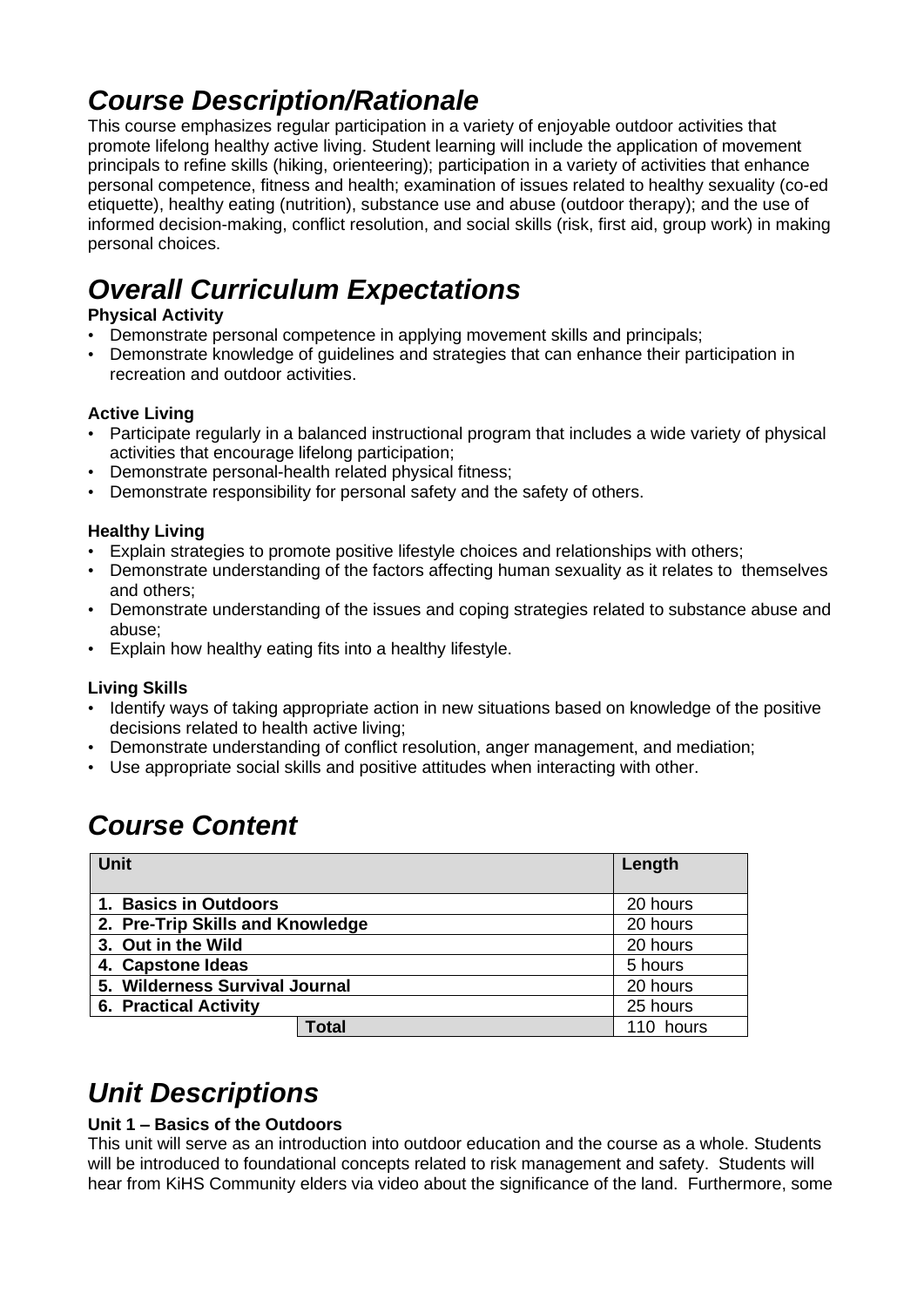basic practical skills of orienteering and ecological identification will be introduced. Students will also be commencing their wilderness survival journals during this week.

#### **Unit 2 – Pre-Trip Skills and Knowledge**

This unit will focus on more specific skills and knowledge related to outdoor excursions. Topics such as food and water, shelter, and more first aid will be addressed. The purpose of this unit will be to have students begin practicing situation specific abilities that can be encountered in the outdoors. An emphasis is placed on extreme weather conditions encountered in many Northern Communities (winter conditions).

#### **Unit 3 – Out in the Wild**

The focus of this unit will be on skills and activities used in base-camp scenarios. Topics such as food gathering, tracking, base-camp etiquette and safe hiking practices will be the primary focus. Students will learn about snaring and wild harvesting through the lens of Indigenous knowledgekeepers. There will also be a brief encounter with wilderness emergencies (animal attacks, broken bones, evacuations, etc.) By the end of this unit, students should feel comfortable in their knowledge and basic skills in most aspects of out-tripping.

#### **Unit 4 – Capstone Ideas**

Although short, during this unit students will attempt to bring many of the ideas encountered in the course together, in a comprehensive and easily applicable manner. Concepts of outdoor therapy and leadership will be the primary focus of this unit. Students are asked to critically examine the role of nature and wilderness experiences as an alternative to high-risk behaviors (substance abuse) that are prevalent in many Northern Communities.

#### **Unit 5 – Wilderness Survival Journal & Practical**

This is an ongoing unit throughout the entirety of the course. The wilderness survival journal will be a continuous feature during activities. Throughout the course, students will be documenting aspects of the course and their own opinions into a small journal. Aspects that will be part of the journal included survival tips, methods from the course and personal opinions on experiences. Through the journals students will reflect on their relationship to the land and the new knowledge they've gained from Community members, elders, their peers, and the land itself.

#### **Unit 6 – Practical Activity**

This unit represents a large portion of the student's application in the course. Students will be planning and executing a proposal for an outdoor activity/function based on a number of options in their community. It will involve logging up to 5 hours of planning and a 15 hour log book. This activity gives the students a chance to use planning skills developed in the course to experience the land alongside their peers and Community members.

### *Teaching/Learning Strategies*

This course is organized into an eight-week series of lessons and activities that is presented to students in remote northern communities via the internet. The eighth week is used for course consolidation, review, and the final examination. Teacher and students communicate over the internet through timely activity feedback, emails, messages, video and audio calls. Classroom mentors assume the role of liaison between the teacher and student while also supporting a holistic approach to motivate, engage and support each individual student.

A variety of strategies will be used in the online delivery of this course. Some instructional strategies include:

- On-line inquiry
- Case study
- Reading
- Independent study
- Brainstorming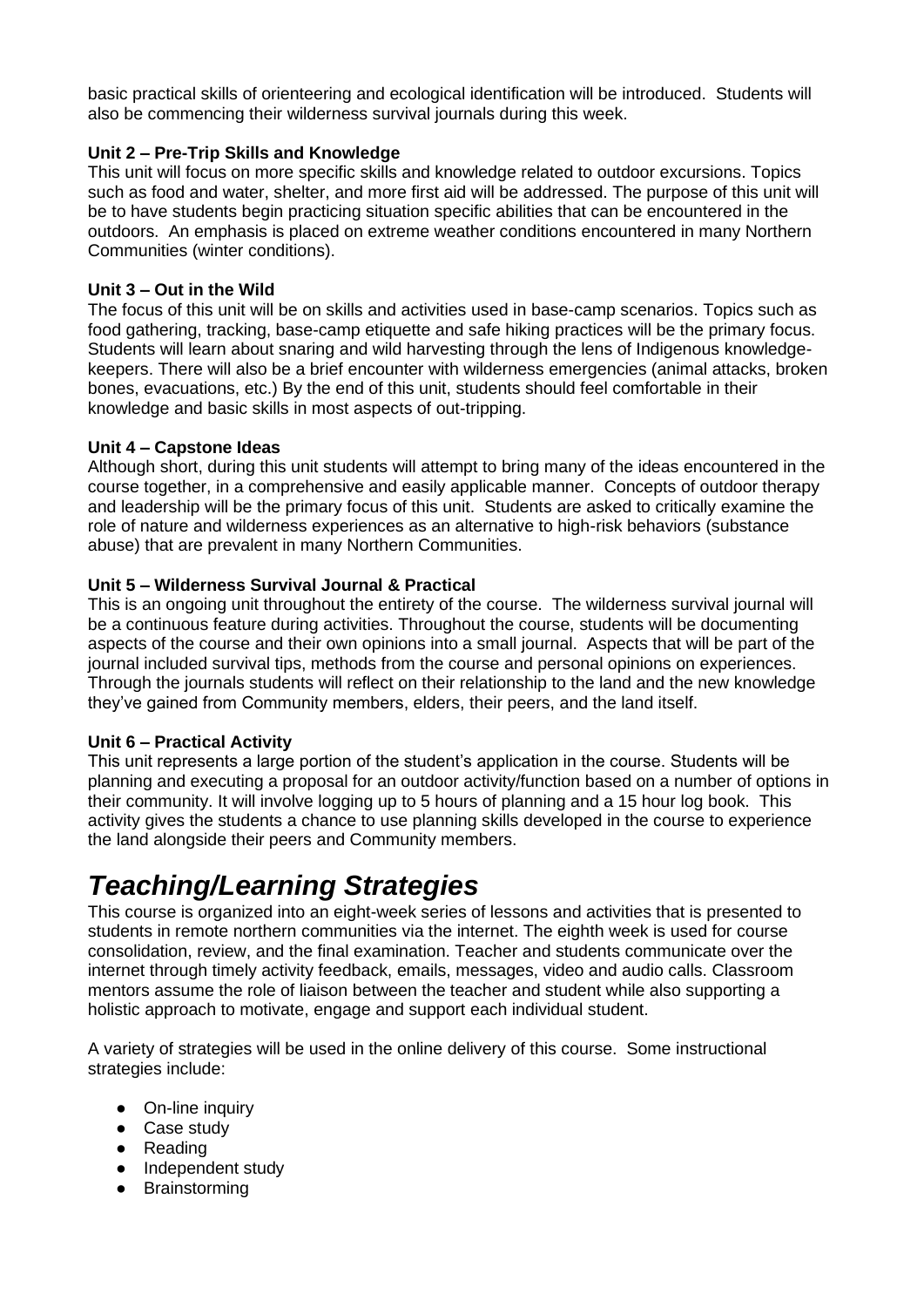- Practical Exercise/Application
- On-line forum contributions
- Peer work

Learning goals will be discussed at the beginning of each assignment and success criteria will be provided to students. The success criteria are used to develop the assessment tools in this course, including rubrics and checklists.

## *Evaluation*

The final grade will be determined as follows (Ontario Ministry of Education, 2010):

- Seventy per cent of the grade will be based on evaluation conducted throughout the course. This portion of the grade should reflect the student's most consistent level of achievement throughout the course, although special consideration should be given to more recent evidence of achievement.
- Thirty percent of the grade will be based on a final evaluation administered at or towards the end of the course. This evaluation will be based on evidence from one or a combination of the following: an examination, a performance, an essay, and/or another method of evaluation suitable to the course content. The final evaluation allows the student an opportunity to demonstrate comprehensive achievement of the overall expectations for the course (p. 41).

Ontario Ministry of Education. (2010). *Growing success: Assessment, evaluation and reporting in Ontario schools*. Toronto ON: Queen's Printer for Ontario.

| Type of<br><b>Assessment</b> | <b>Category</b>             | <b>Details</b>                                                                                                                                                                                                                                                                                                                                                                                                                                                                                                                                                    | Weigh<br>ting<br>$(\%)$ |
|------------------------------|-----------------------------|-------------------------------------------------------------------------------------------------------------------------------------------------------------------------------------------------------------------------------------------------------------------------------------------------------------------------------------------------------------------------------------------------------------------------------------------------------------------------------------------------------------------------------------------------------------------|-------------------------|
| <b>Term Work</b><br>(70%)    | Knowledge/<br>Understanding | Knowledge of facts and terms<br>Understanding of concepts, principles,<br>requirements, guidelines and strategies<br>Understanding of relationships between concepts                                                                                                                                                                                                                                                                                                                                                                                              | 13                      |
|                              | Thinking                    | Thinking skills<br>Inquiry skills (e.g., formulating questions;<br>planning; selecting strategies and resources;<br>analyzing and interpreting information; forming<br>conclusions)                                                                                                                                                                                                                                                                                                                                                                               | 19                      |
|                              | Communication               | Communication of information and ideas<br>Communication for different audiences and<br>purposes<br>Use of various forms of communication (e.g.,<br>interview, short report)                                                                                                                                                                                                                                                                                                                                                                                       | 19                      |
|                              | Application                 | Active participation Personal physical fitness<br>Safe use of procedures, equipment, and<br>technology Movement skills<br>Application of behaviour, strategies and tactics<br>that enhance participation and personal success<br>in sport and recreation activities<br>Living skills (e.g., decision-making, conflict-<br>resolution, assertiveness, and social skills) related<br>to healthy eating<br>Making connections (e.g., between personal<br>experiences and the subject, between subjects,<br>and between subjects and the world outside the<br>school) | 19                      |
|                              |                             | Knowledge/Understanding                                                                                                                                                                                                                                                                                                                                                                                                                                                                                                                                           | 6                       |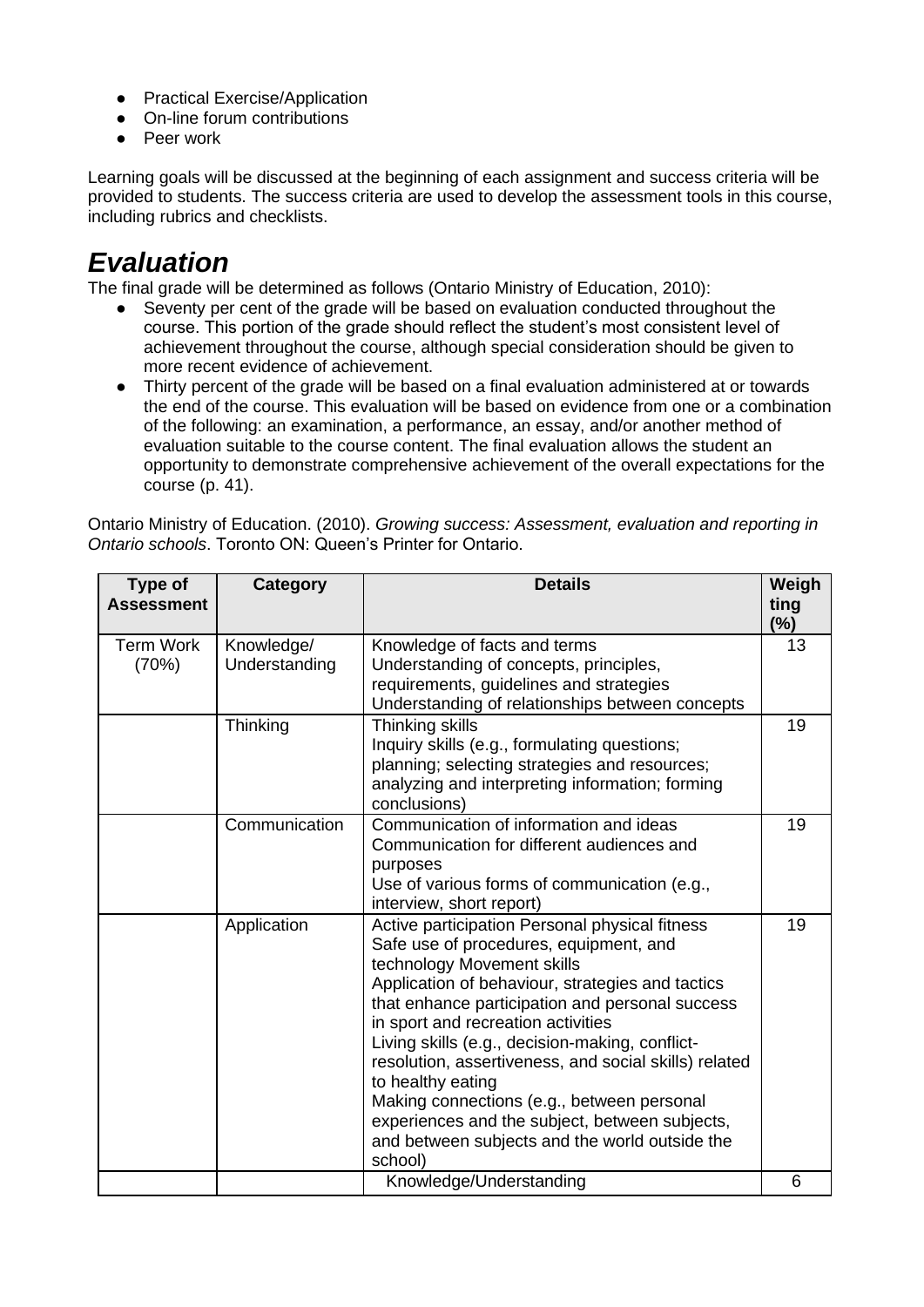| Final<br>Evaluation<br>(30%) | Culminating<br>Activity<br>(30%) | Thinking      |     |
|------------------------------|----------------------------------|---------------|-----|
|                              |                                  | Communication |     |
|                              |                                  | Application   |     |
|                              |                                  | <b>TOTAL</b>  | 100 |

### *Assessment/Evaluation Strategies*

A variety of assessment and evaluation methods, strategies and tools are required as appropriate to the expectation being assessed. These include diagnostic, formative, and summative within the course and within each unit.

Assessment *for* learning and assessment *as* learning is obtained through a variety of means, including the following:

- Shared learning goals and success criteria with students at the outset of learning to ensure that students and teachers have a common and shared understanding of these goals and criteria as learning progresses;
- Weekly assignments and quizzes that provide constructive feedback
- Checklists and rubrics that all for assessment on assignments and activities as to give the students guiding next step instructions and constructive feedback.
- analyse and interpret evidence of learning;
- Timely feedback given on all submitted assignments
- Self-assessment through reflective activities

Evidence of student achievement (assessment *of* learning) is collected from various sources, including the following:

- Ongoing observations of most consistent work, with consideration given to most recent work
- Conversations with students about the physical activity involved through outdoor education
- Observation of student's community improvement proposal
- Unit quizzes
- Assignments
- Culminating activity

The Ministry of Education's 2010 document, *Growing Success*, outlines the seven fundamental principles that guide best practice in the assessment and evaluation of students. KiHS teachers use practices that:

- are fair, transparent, and equitable for all students;
- support all students, including those with special education needs, those who are learning the language of instruction (English or French), and those who are First Nation, Métis, or Inuit;
- are carefully planned to relate to the curriculum expectations and learning goals and, as much as possible, to the interests, learning styles and preferences, needs, and experiences of all students;
- are communicated clearly to students and parents at the beginning of the course and at other points throughout the school year or course;
- are ongoing, varied in nature, and administered over a period of time to provide multiple opportunities for students to demonstrate the full range of their learning;
- provide ongoing descriptive feedback that is clear, specific, meaningful, and timely to support improved learning and achievement;
- develop students' self-assessment skills to enable them to assess their own learning, set specific goals, and plan next steps for their learning (p.6).

### *Resources*